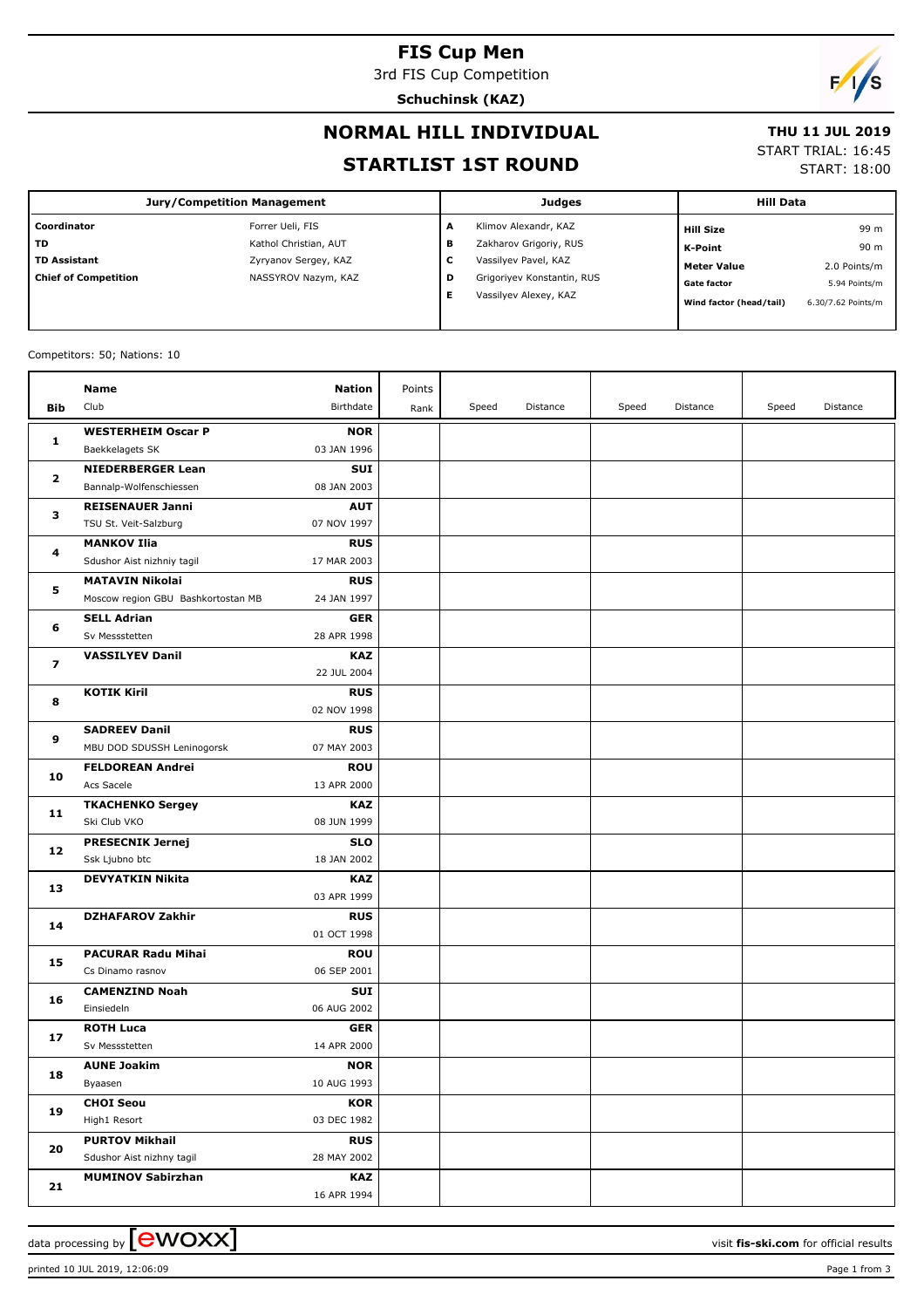## **FIS Cup Men**

3rd FIS Cup Competition

**Schuchinsk (KAZ)**



#### **NORMAL HILL INDIVIDUAL**

#### **THU 11 JUL 2019**

### **STARTLIST 1ST ROUND**

START TRIAL: 16:45

| START: 18:00 |  |
|--------------|--|
|              |  |

|     | <b>Nation</b><br>Name                                              | Points         |       |          |       |          |       |          |
|-----|--------------------------------------------------------------------|----------------|-------|----------|-------|----------|-------|----------|
| Bib | Club<br>Birthdate                                                  | Rank           | Speed | Distance | Speed | Distance | Speed | Distance |
|     | <b>KORCHUK Anton</b><br><b>UKR</b>                                 |                |       |          |       |          |       |          |
| 22  | COP of Winter Sports<br>04 AUG 2004                                |                |       |          |       |          |       |          |
|     | <b>WOHLGENANNT Ulrich</b><br><b>AUT</b>                            |                |       |          |       |          |       |          |
| 23  | SK Kehlegg-Vorarlberg<br>01 AUG 1994                               |                |       |          |       |          |       |          |
|     | <b>NOR</b><br><b>BUSKUM Andreas Granerud</b>                       |                |       |          |       |          |       |          |
| 24  | 05 JUN 1996<br>Lensbygda                                           |                |       |          |       |          |       |          |
| 25  | <b>NIETZEL Justin</b><br><b>GER</b>                                |                |       |          |       |          |       |          |
|     | Sc Hinterzarten<br>17 SEP 1997                                     |                |       |          |       |          |       |          |
| 26  | <b>BOIKO Mikhail</b><br><b>KAZ</b>                                 |                |       |          |       |          |       |          |
|     | vko<br>14 AUG 2000                                                 |                |       |          |       |          |       |          |
| 27  | <b>MARCHUKOV Aleksandr</b><br><b>RUS</b>                           |                |       |          |       |          |       |          |
|     | Sankt-Petersburg<br>08 OCT 2000                                    |                |       |          |       |          |       |          |
| 28  | <b>CHO Sungwoo</b><br><b>KOR</b>                                   |                |       |          |       |          |       |          |
|     | 01 JAN 2000                                                        |                |       |          |       |          |       |          |
| 29  | <b>HOFER Thomas</b><br><b>AUT</b>                                  |                |       |          |       |          |       |          |
|     | SV Innsbruck-Bergisel-Tirol<br>28 JAN 1996                         |                |       |          |       |          |       |          |
| 30  | <b>KOR</b><br><b>CHOI Heung Chul</b><br>03 DEC 1981                |                |       |          |       |          |       |          |
|     | High1 Resort                                                       |                |       |          |       |          |       |          |
| 31  | <b>SAFONOV Gleb</b><br><b>KAZ</b><br>Almaty Skiclub<br>11 SEP 2001 |                |       |          |       |          |       |          |
|     | <b>SPULBER Mihnea Alexandru</b><br><b>ROU</b>                      |                |       |          |       |          |       |          |
| 32  | Acs Sacele<br>11 DEC 2000                                          |                |       |          |       |          |       |          |
|     | <b>KALINICHENKO Vitaliy</b><br><b>UKR</b>                          |                |       |          |       |          |       |          |
| 33  | ShVSM of Ivano-Frankivsk<br>09 AUG 1993                            |                |       |          |       |          |       |          |
|     | <b>PREVC Cene</b><br><b>SLO</b>                                    |                |       |          |       |          |       |          |
| 34  | Sk Triglav kranj<br>12 MAR 1996                                    |                |       |          |       |          |       |          |
|     | <b>VASKUL Andrii</b><br><b>UKR</b>                                 |                |       |          |       |          |       |          |
| 35  | COP of Winter Sports<br>01 APR 1999                                |                |       |          |       |          |       |          |
| 36  | <b>UKR</b><br><b>MARUSIAK Yevhen</b>                               |                |       |          |       |          |       |          |
|     | ShVSM of Ivano-Frankivsk<br>16 MAR 2000                            |                |       |          |       |          |       |          |
| 37  | <b>TURSUNZHANOV Nurshat</b><br><b>KAZ</b>                          |                |       |          |       |          |       |          |
|     | 08 FEB 2003                                                        |                |       |          |       |          |       |          |
| 38  | <b>KADYROV Ilshat</b><br><b>KAZ</b>                                |                |       |          |       |          |       |          |
|     | Almaty Ski Club<br>03 MAY 2004                                     |                |       |          |       |          |       |          |
| 39  | <b>NEKHOROSHEV IVAN</b><br><b>KAZ</b>                              |                |       |          |       |          |       |          |
|     | 10 APR 2001                                                        |                |       |          |       |          |       |          |
| 40  | <b>SEIDL Fabian</b><br><b>GER</b><br>Sc Auerbach<br>23 JUN 1997    |                |       |          |       |          |       |          |
|     | <b>LOGINOV Aleksandr</b><br><b>RUS</b>                             |                |       |          |       |          |       |          |
| 41  | 18 DEC 2000<br>Tatarstan                                           |                |       |          |       |          |       |          |
|     | <b>VILLUMSTAD Fredrik</b><br><b>NOR</b>                            |                |       |          |       |          |       |          |
| 42  | <b>SKIMT</b><br>21 MAR 1999                                        |                |       |          |       |          |       |          |
|     | <b>KRAVTSOV Sergey</b><br><b>KAZ</b>                               |                |       |          |       |          |       |          |
| 43  | 28 JAN 2002                                                        |                |       |          |       |          |       |          |
|     | <b>MOERTH Francisco</b><br><b>AUT</b>                              | $\overline{2}$ |       |          |       |          |       |          |
| 44  | WSC Bad Mitterndorf<br>09 JUL 1999                                 | 38.            |       |          |       |          |       |          |
|     | <b>RAINER Stefan</b><br><b>AUT</b>                                 | 8              |       |          |       |          |       |          |
| 45  | SV Schwarzach<br>15 AUG 1999                                       | 29.            |       |          |       |          |       |          |
| 46  | <b>WEIGEL Cedrik</b><br><b>GER</b>                                 | 22             |       |          |       |          |       |          |
|     | SG Nickelhuette Aue<br>15 DEC 1998                                 | 20.            |       |          |       |          |       |          |
| 47  | <b>CACINA Daniel Andrei</b><br><b>ROU</b>                          | 46             |       |          |       |          |       |          |
|     | 17 OCT 2001<br>Cs Dinamo rasnov                                    | 11.            |       |          |       |          |       |          |

printed 10 JUL 2019, 12:06:09 Page 2 from 3

data processing by **CWOXX** and  $\overline{C}$  and  $\overline{C}$  and  $\overline{C}$  and  $\overline{C}$  and  $\overline{C}$  and  $\overline{C}$  and  $\overline{C}$  and  $\overline{C}$  and  $\overline{C}$  and  $\overline{C}$  and  $\overline{C}$  and  $\overline{C}$  and  $\overline{C}$  and  $\overline{C}$  and  $\overline{C}$